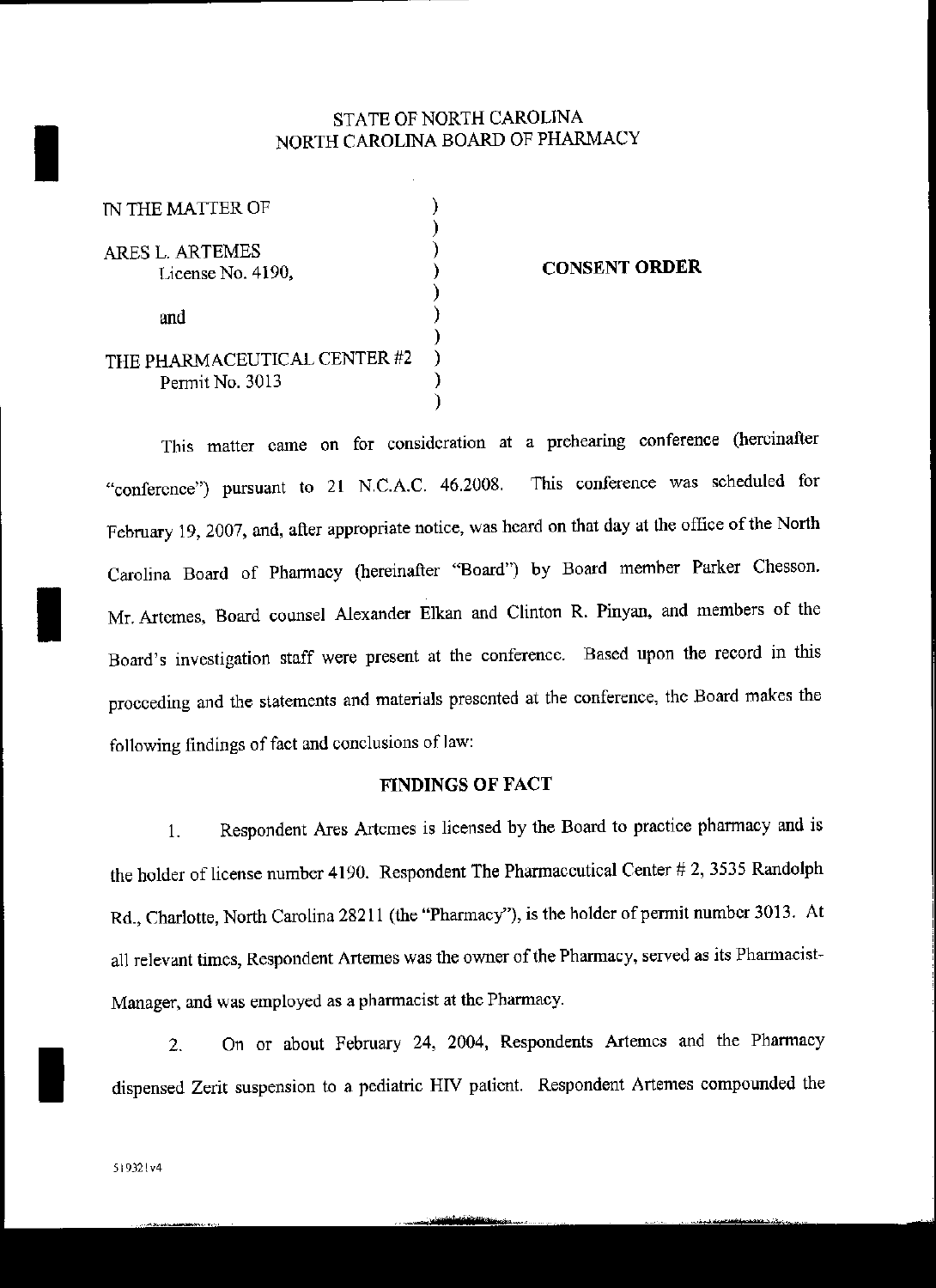Zerit suspension using an improper suspension agent. A pharmacy technician informed Respondent Artemes that the drug had been improperly compounded, but Respondent Artemes initially refused to re-compound a proper suspension of the drug to he dispensed to the patient as a replacement, despite knowing that it had not been properly compounded. Respondent Artemes infonned the patient of the improper compounding and redispensed the drug only after the Board had been informed of the circumstances and instructed Respondent Artemes to do so.

3. On a number of occasions between January 2003 and March 2006, Respondents Artemes and the Pharmacy dispensed drugs that were not authorized by prescription, as follows:

- a. Tenuate (60 pills, 75mg each) dispensed prior to authorized refill date on 4107/05,5/19/05,7/05/05,8/18105,10/07/05,11/22/05,1/12/06;
- b. Amoxicillin dispensed without authorization on eight occasions from 02/27/02 through  $01/18/05$ ; and
- c. Avandarnet (90 pills, 500 mg each) dispensed without authorization on 12/01/03,02/19104,06/26/04,01/27/05.

4. Inventories of Schedule II controlled substance drugs were not perfonned between January 2003 and May, 2006 - greater than a biennial period.

5. On or about May 2006, the document and record keeping system of the Pharmacy did not maintain accurate records of the prescriptions filled, or the dispensing or compounding of drugs. Respondent Artemes admitted during the conference that he often did not write down call-in prescriptions, but nevertheless dispensed based on call-in prescriptions.

6. During May 2006, Respondent Artemes allowed Mr. Fred Charles, who is not a registered pharmacist or registered pharmacy technician, to compound medications - including controlled substances - at the Pharmacy without direct supervision.

**I** 

I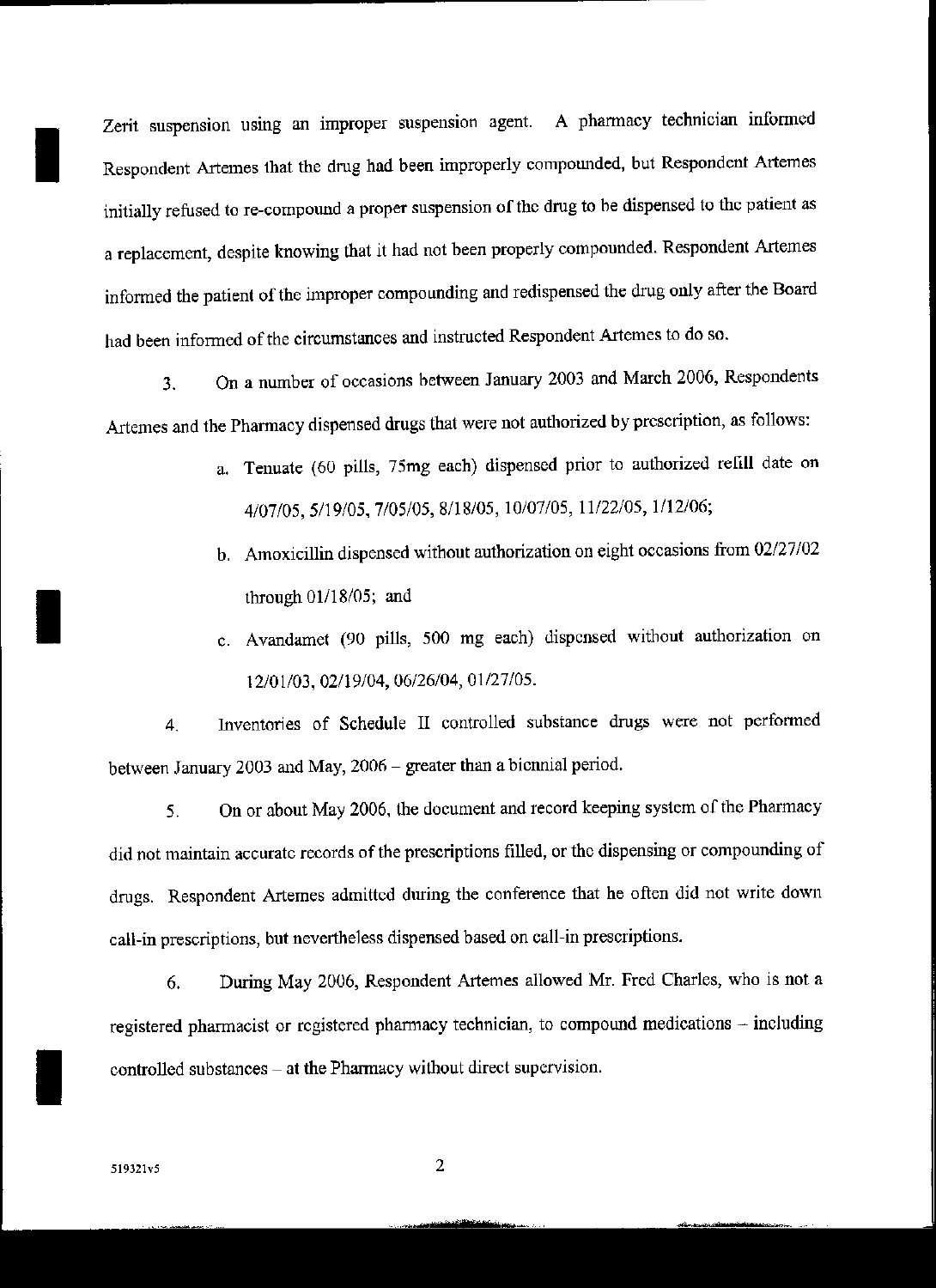7. During April and May 2006, Respondent ATtemes did not verify each compounded medication, including Schedule II controlled substances that had been compounded by Mr. Charles, and did not create or maintain sufficient records of medications compounded by failing to initial the compounding log to verify the compounding of such drugs.

8. In May 2006, at the Pharmacy:

I

I

- a. a compounding log was not maintained showing the name or initials of the person who compounded the drug and the phannacist who checked the compounded drug;
- b. a recordkeeping system was not maintained from which the date of purchase, supplier, manufacturer, and lot number or other identifier of each ingredient could be detennined for each compounded drug;
- c. out-of-date medication was co-mingled with regular stock in compounding room;
- d. excess compounded drug product was not labeled, and was not stored under conditions to preserve its strength, quality and purity;
- e. Schedule II medications were not stored in a safe and secure manner.

9. Respondent Artemes was cooperative during the investigations and the conference with respect to the matters set forth herein, and voluntarily answered all questions posed of him by Board investigators and counsel. This cooperation, and Respondent Artemes' representation to the Board during the conference that he intends to sell the Phannacy in March 2007, has factored into the terms of this consent order.

CONCLUSIONS OF LAW<br>Based on the above findings of fact, the Board concludes as a matter of law: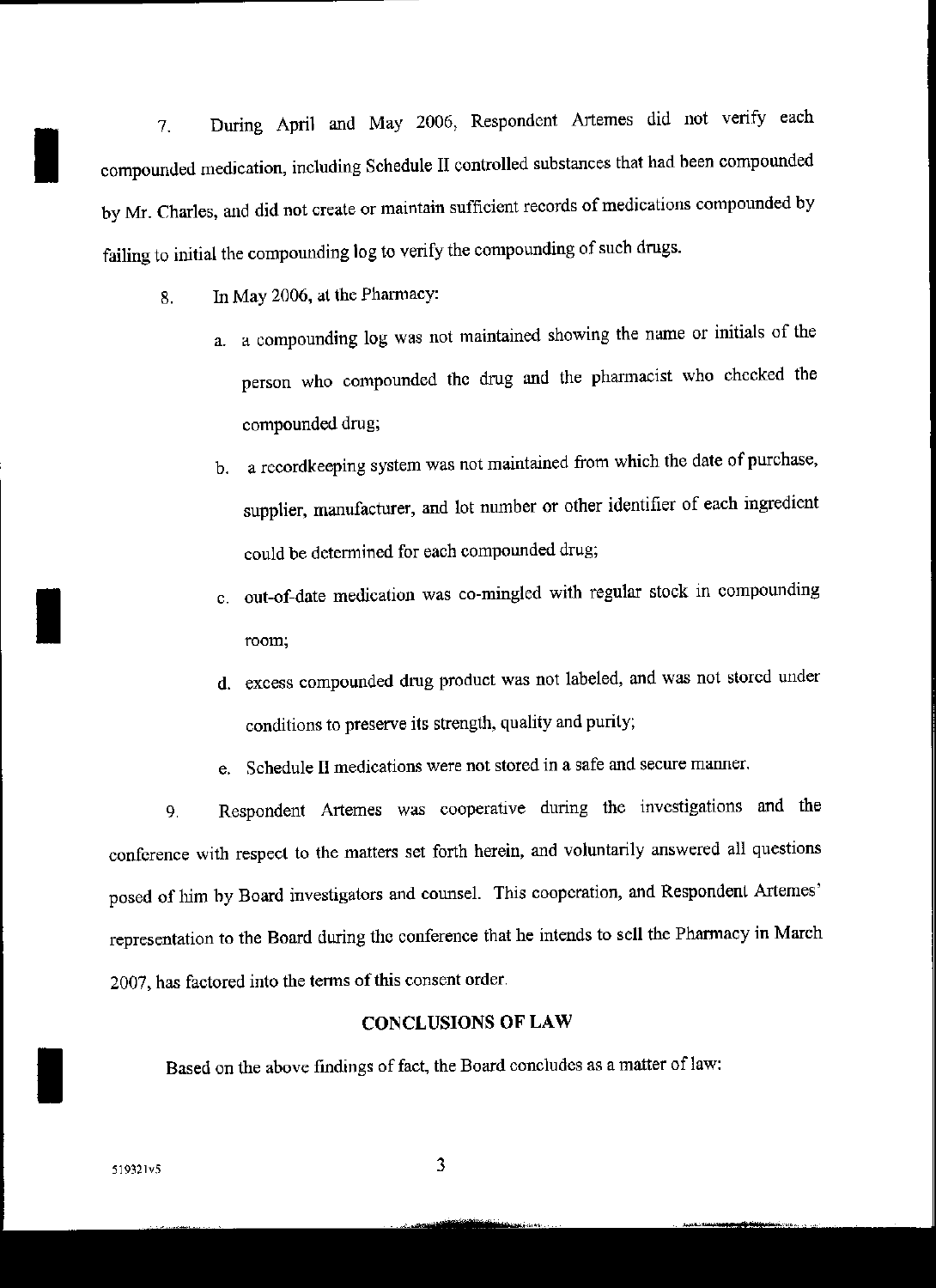**1. Respondents Artemes and the Pharmacy violated statutes and rules governing the practice of pharmacy when they: dispensed prescriptions without authorization; dispensed an improperly compounded medication knowing it had not been properly compounded; did not immediately re-dispense the improperly compounded medication; employed an individual who was neither a registered pharmacist nor a registered technician to compound medications; did not sllpenrise the compounding of medications; failed to verify compounded medications; failed to secure Schedule II substances; failed to keep adequate records of the compounding and dispensing of medications; maintained out·of-date pharmaceuticals in the nonna! stock; did not properly inventory Schedule II substances; and negligently maintained the Pharmacy facility and inventory and record systems. Respondents violated the following statutes and rules:**

- a. N.C. Gen. Stat. §90-85.15A(b);
- b. N.C. Gen. Stat. § 90-85.38(a)(6), (7), (8), and (9);
- c. N.C. Gen. Stat.  $\S 90-85.40(a)$ , (b), (c), and (f);
- d. N.C. Gen. Stat. § 90-108;
- e. 21 N.C.A.C. 46.1802;
- f. 21 N.C.A.C. 46.1804;
- g. 21 N.C.A.C. 46.1805;
- h. 21 N.C.A.C. 46.1810;
- 1. 21 N.C.A.C. 46.2302;
- J. 21 N.C.A.C. 46.2303;
- k. 21 N.C.A.C. 46.2304;
- 1. 21 N.C.A.C. 46.2305;
- m. 21 N.C.A.C. 46.2502;

I

I

I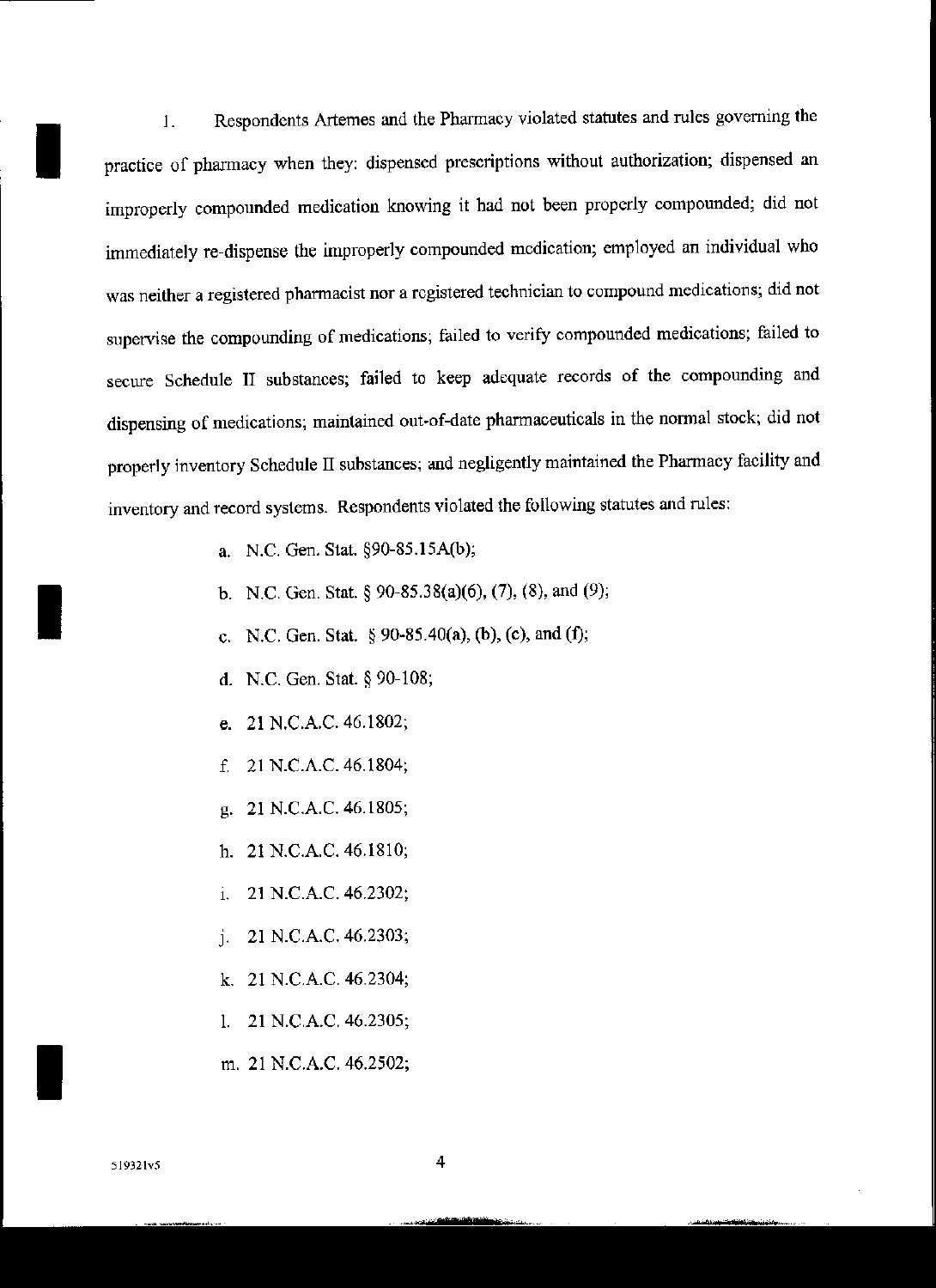n. 21 N.C.A.C. 46.2504; and

o. 21 U.S.c. § 842.

I

I

I

2. Respondents Artemes and Pharmacy admit that their conduct in this matter constitutes sufficient grounds for disciplinary action on Respondent Artemes's license number 4190, and action on Respondent Pharmacy's pennit number 3013, pursuant to N.C. Gen. Stat. §§ 90-85.38 (a) and (h).

Based on the foregoing, and with the consent of the parties, IT IS THEREFORE ORDERED that:

1. Respondent Pharmacy, permit number 3013, shall be subject to unannounced inspections by Board investigators at any time.

2. Respondent Artemes's license number 4190 shalt be suspended for two (2) months and two (2) weeks, which suspension shall be served as follows:

> a. Respondent Artemes's license to practice pharmacy shall be actively suspended for a period of two consecutive (2) weeks, which active suspension shalt commence at a time to be selected by the Respondent, but in any event, the complete two (2) week suspension shall be served and completed by Respondent within ninety (90) days of the date of acceptance of this Consent Order by the Board of Pharmacy. The Respondent shall notify the Executive Director of the Board, in writing, at least ten (10) days prior to serving such active suspension of his intention to do so, and shall notify the Executive Director of the Board, in writing, within ten (10) days after completion of service of such active suspension. Respondent shall not be present in any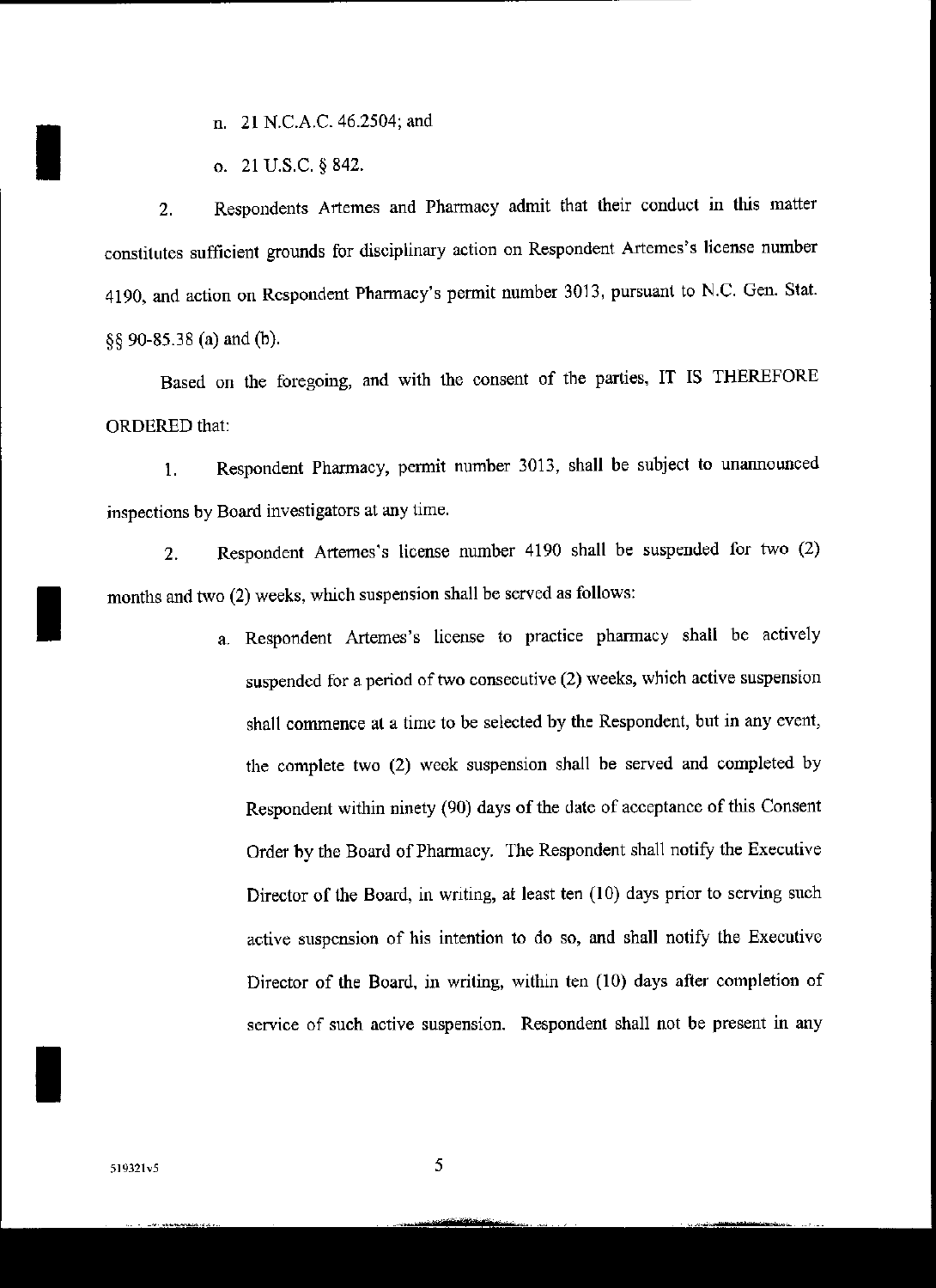pharmacy except as a customer during the active suspension of his license; and

- b. The remaining two (2) month suspension of Respondent Artemes's license shall be stayed for a period of two (2) years that shall commence upon the conclusion of his two~week active suspension. The stay of the suspension of Respondent's license is subject to the following conditions:
	- 1. During the stay period, Respondent Artemes shall not serve as a pharmacist-manager;
	- ii. During the stay period, Respondent Artemes shall not serve as a preceptor to pharmacy students;
	- iii. Respondent Artemes shall cooperate with the Board, its attorneys, investigators and other representatives in any investigation and compliance with the provisions of this Consent Order;
	- iv. During the stay period, Respondent Artemes shall violate no laws governing the practice of pharmacy or the distribution of drugs; and
	- v. During the stay period, Respondent Artemes shall violale no rules and regulations of the Board;
- 3. Respondent Artemes shall notify Executive Director of the Board, in writing, of the sale of the Pharmacy within ten (10) days of the closing of such sale.
- 4. IfRespondent fails to comply with any terms or conditions ofthis Consent Order, Respondent may be subject to additional disciplinary action by the Board.

I

I

I

G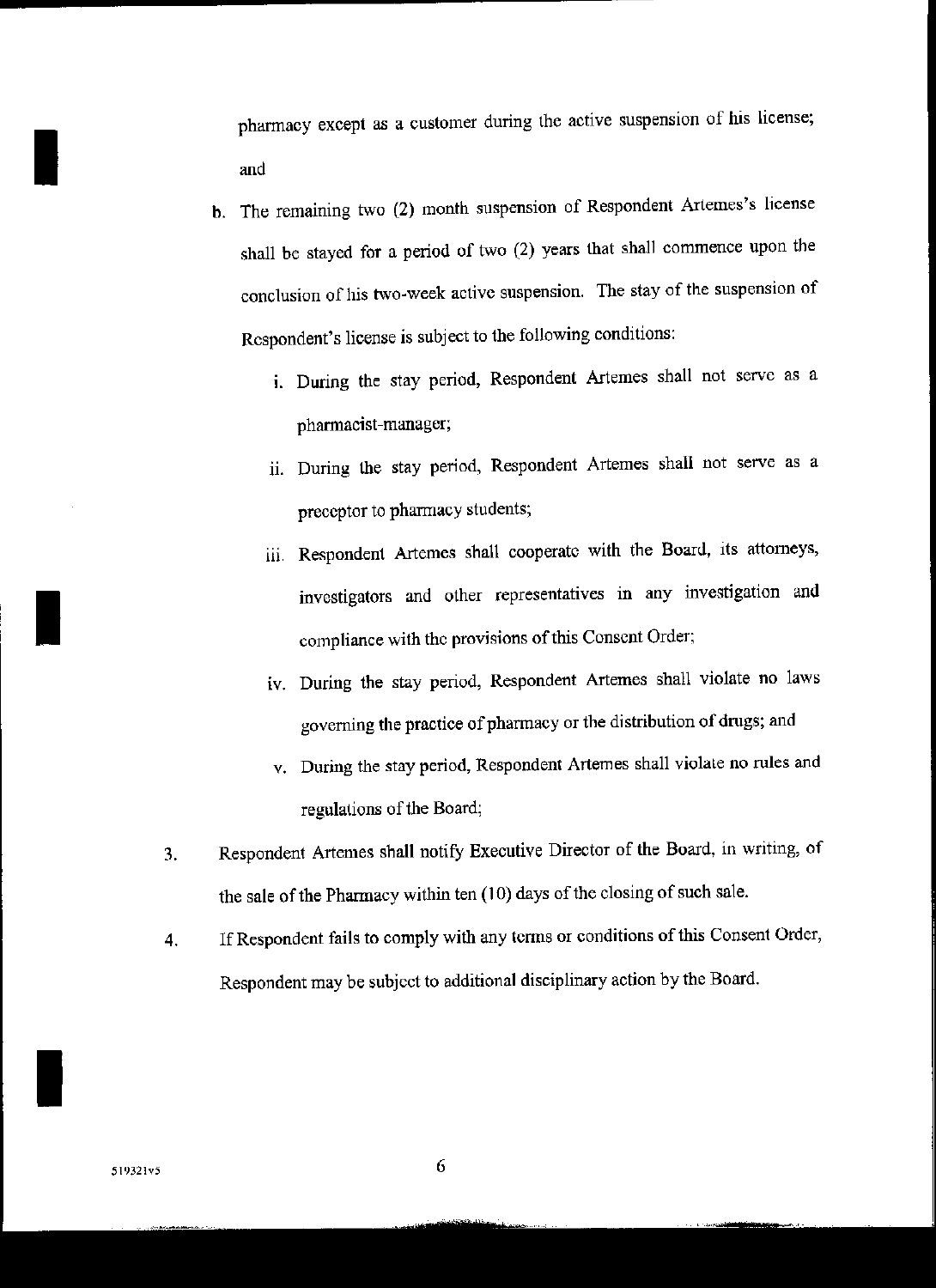This the  $27^{\text{th}}$  day of  $M$  and  $\sim$  2007.

## NORTH CAROLINA BOARD OF PHARMACY

Juli  $By:$ Jack W. Campbell, IV Executive Director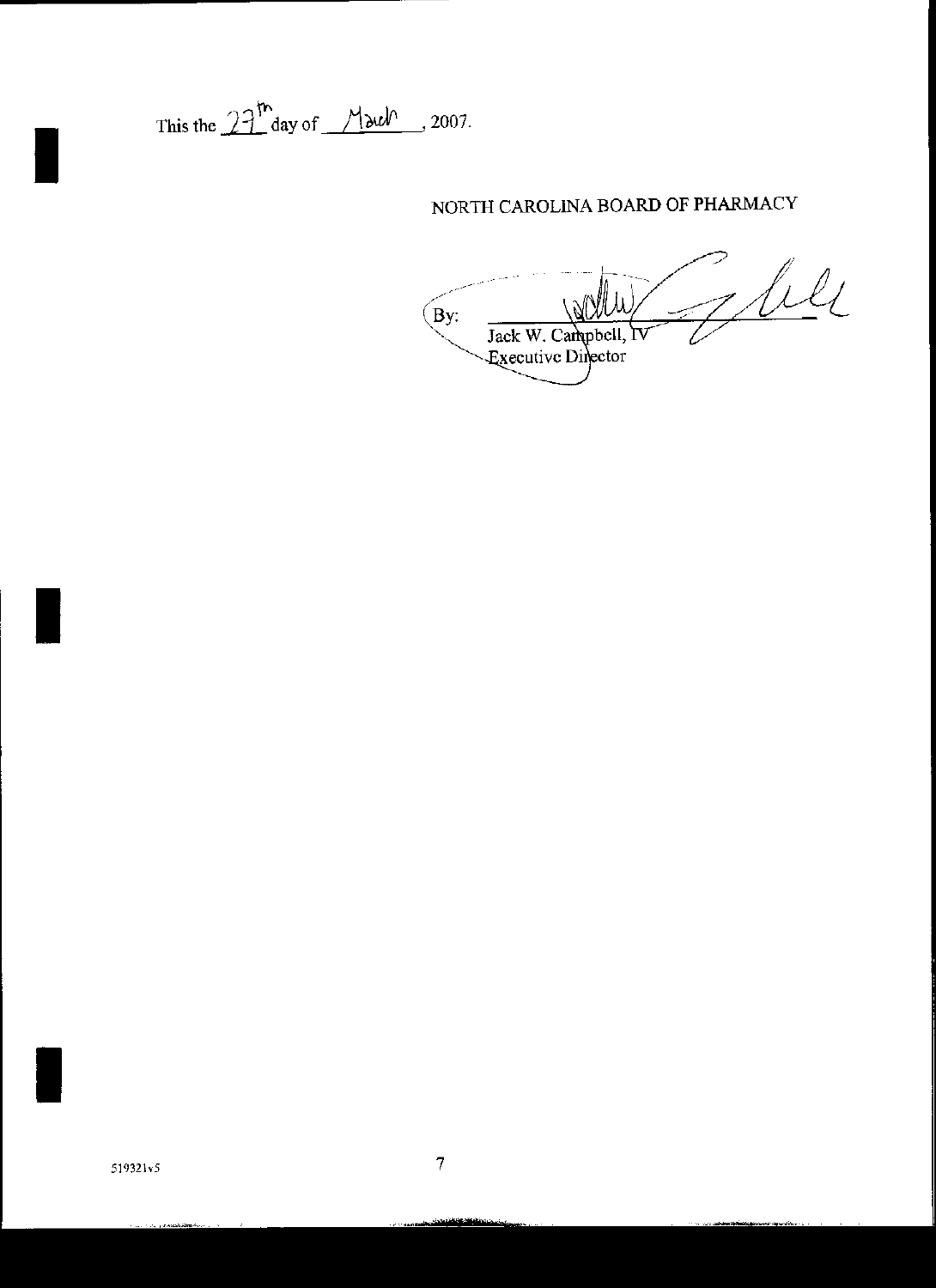Ares L. Artemes, the holder of license number 4190 has full knowledge that he has the right to a hearing, at which he would have the right to be represented at his expense by counsel, in this matter. The undersigned freely, knowingly and voluntarily waives such right by entering into this Consent Order.

The undersigned understands and agrees that by entering into this Consent Order, he certifies that he has read the foregoing Consent Order and that he voluntarily consents to the terms and conditions set forth therein and relinquishes any right to judicial review of Board actions which may be taken concerning this matter.

The undersigned further understands that should he violate the terms and conditions of this Consent Order, the Board may take additional disciplinary action.

The undersigned understands and agrees that this Consent Order will not become effective unless and until approved by the Board.

The undersigned understands that he has the right to have counsel of his choice review and advise him with respect to his rights and this Consent Order, and represents that he enters this Consent Order after consultation with his counsel or after knowingly and voluntarily choosing not to consult with counsel.

CONSENTED TO BY,

free 1. <u>Antena Date 3-16-</u>2007

Ares L. Artemes (License No. 4190)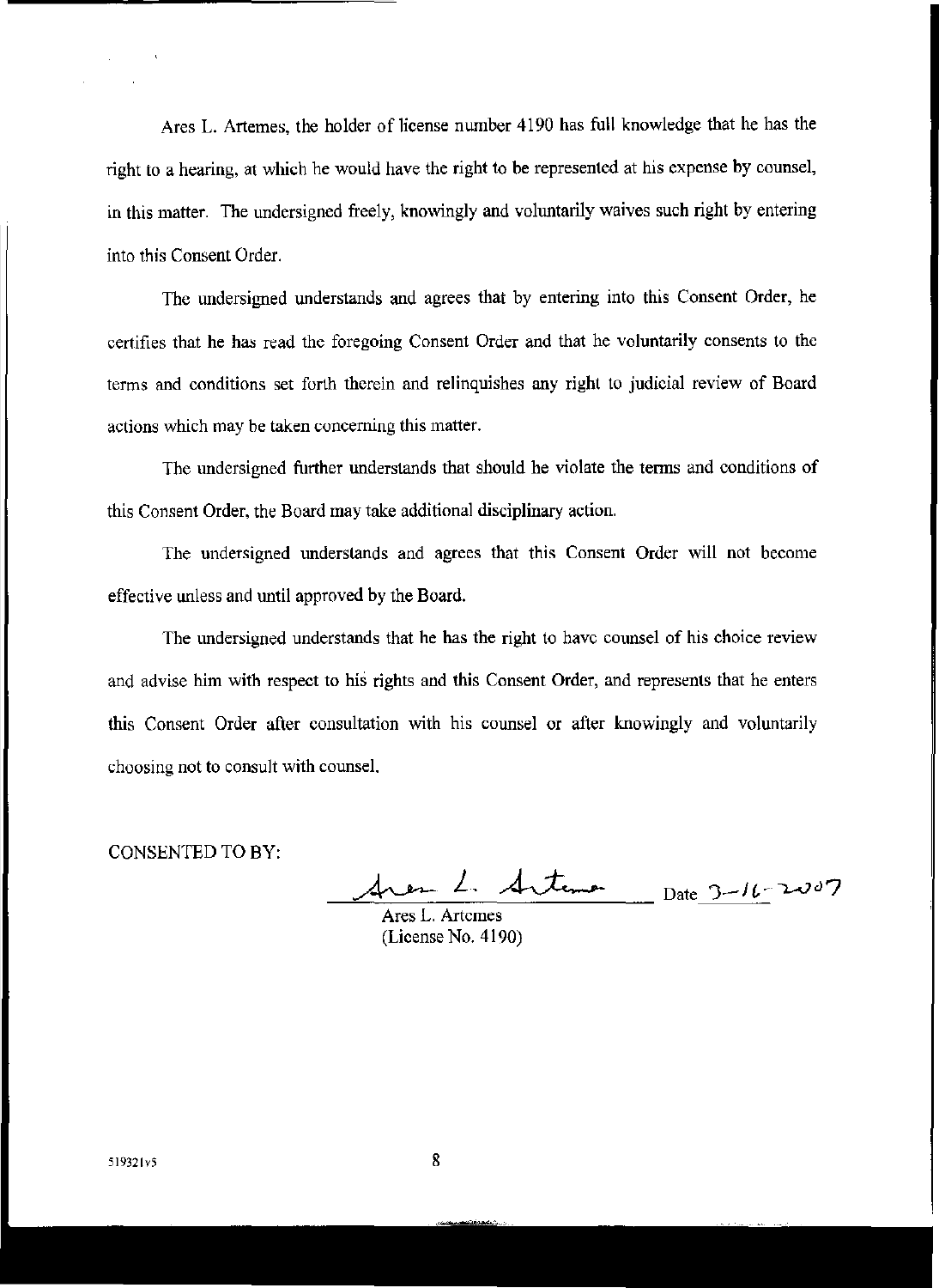## NORTH CAROLINA

 $\sqrt{1-\beta}$  ,  $\beta$ 

 $\epsilon$ 

 $\ddot{\phantom{1}}$ 

# Mullenburg COUNTY

I, the undersigned Notary Public of the County and State aforesaid, do hereby certify that the following person(s) personally appeared before me this day, and each acknowledged the due execution of the foregoing document:

Date:  $03/16/07$ 

÷,

Mary Vanlendence

My commission expires:  $\int_0^1 \left(\sqrt{2\omega/\sigma}\right)$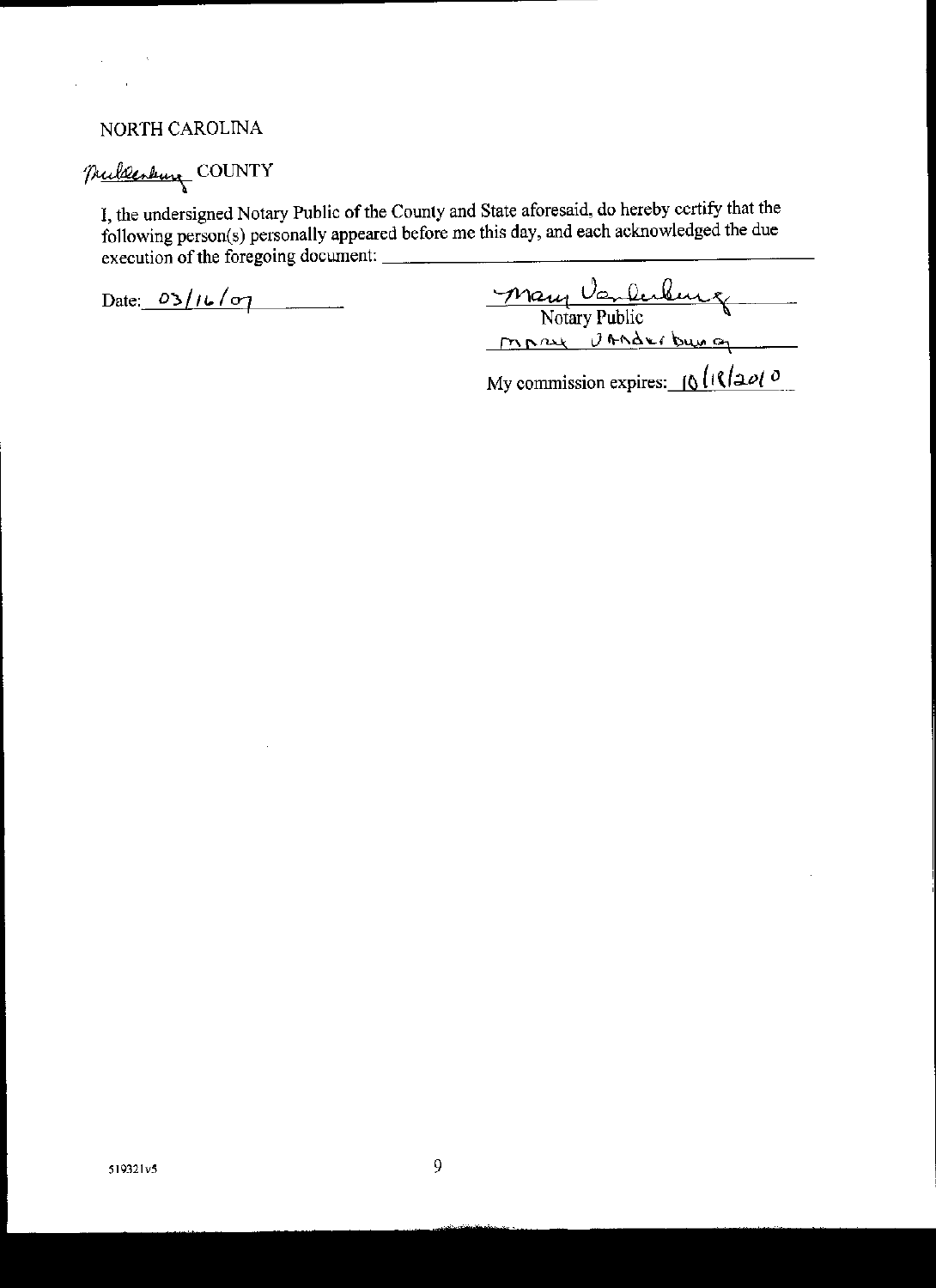The Pharmaceutical Center #2, permit number 3013, has full knowledge that it has the right to a hearing, at which it would have the right to be represented at the its expense by counsel, in this matter. The undersigned freely, knowingly and voluntarily waives such right by entering into this Consent Order.

The undersigned understands and agrees that by entering into this Consent Order, it certifies that it has read the foregoing Consent Order and that it party voluntarily consents to the terms and conditions set forth therein and relinquishes any right to judicial review of Board actions which may be taken concerning this matter.

The undersigned further understands that should it violate the terms and conditions of this Consent Order, the Board may takc additional disciplinary action.

The undersigned understands and agrees that this Consent Order will not become effective unless and until approved by the Board.

The undersigned understands that it has the right to have counsel of its choice review and advise it with respect to its rights and this Consent Order, and represents that it enters this Consent Order after consultation with its counsel or after knowingly and voluntarily choosing not to consult with counsel.

CONSENTED TO BY:

THE PHARMACEUTICAL CENTER #2 (Permit No. 3013)

By Area L. Arteman Title:  $P_{12,7} - T_{22,1} - T_{22,1} - T_{22,1} - T_{22,1} - T_{22,1} - T_{22,1} - T_{22,1} - T_{22,1} - T_{22,1} - T_{22,1} - T_{22,1} - T_{22,1} - T_{22,1} - T_{22,1} - T_{22,1} - T_{22,1} - T_{22,1} - T_{22,1} - T_{22,1} - T_{22,1} - T_{22,1} - T_{22,1} - T_{22,1} - T_{22,1} - T_{22,1} - T_{22,$